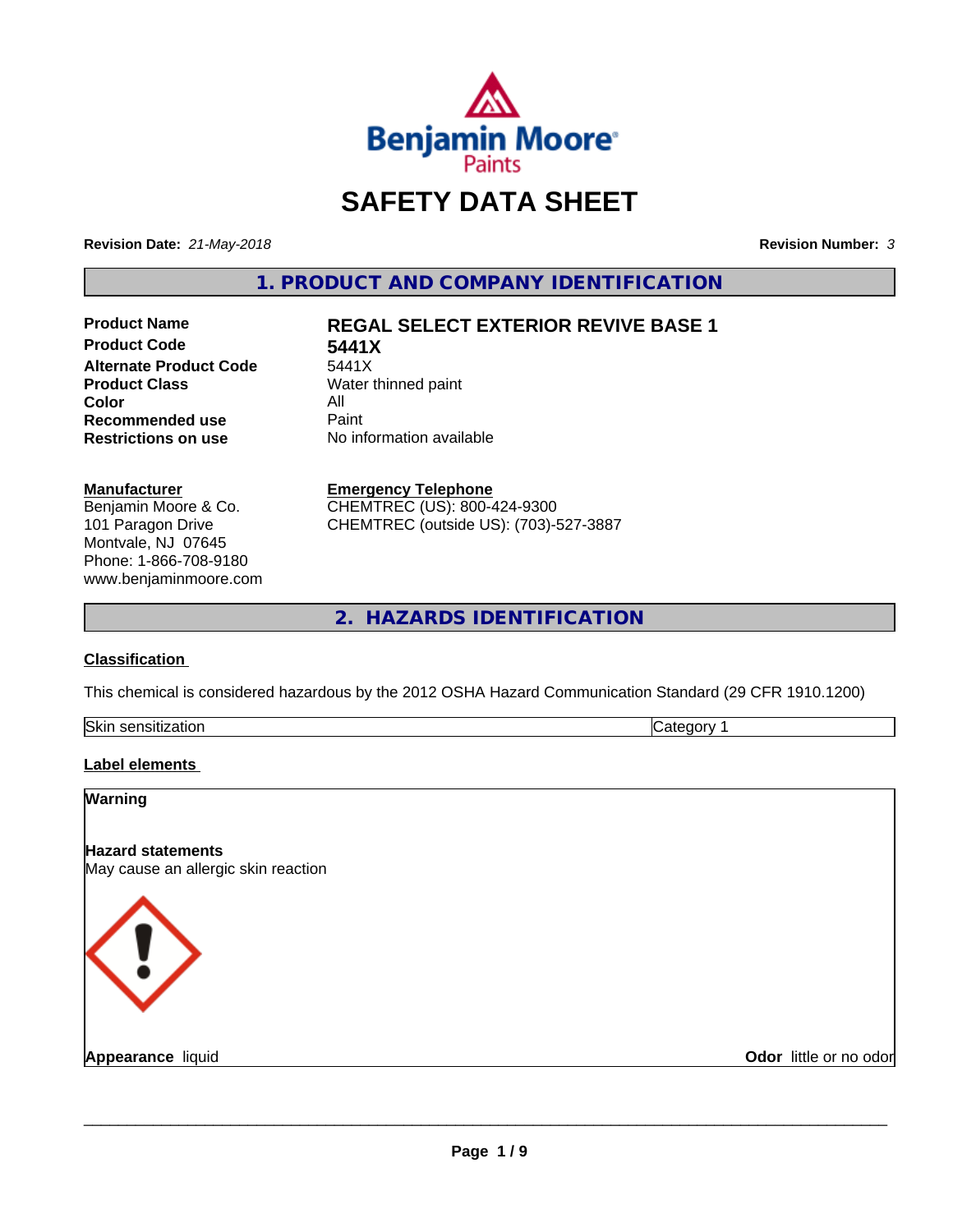#### **Precautionary Statements - Prevention**

Avoid breathing dust/fume/gas/mist/vapors/spray Contaminated work clothing should not be allowed out of the workplace Wear protective gloves

#### **Skin**

IF ON SKIN: Wash with plenty of soap and water If skin irritation or rash occurs: Get medical advice/attention Wash contaminated clothing before reuse

#### **Precautionary Statements - Disposal**

Dispose of contents/container to an approved waste disposal plant

#### **Hazards not otherwise classified (HNOC)**

Not applicable

#### **Other information**

No information available

## **3. COMPOSITION INFORMATION ON COMPONENTS**

 $\overline{\phantom{a}}$  ,  $\overline{\phantom{a}}$  ,  $\overline{\phantom{a}}$  ,  $\overline{\phantom{a}}$  ,  $\overline{\phantom{a}}$  ,  $\overline{\phantom{a}}$  ,  $\overline{\phantom{a}}$  ,  $\overline{\phantom{a}}$  ,  $\overline{\phantom{a}}$  ,  $\overline{\phantom{a}}$  ,  $\overline{\phantom{a}}$  ,  $\overline{\phantom{a}}$  ,  $\overline{\phantom{a}}$  ,  $\overline{\phantom{a}}$  ,  $\overline{\phantom{a}}$  ,  $\overline{\phantom{a}}$ 

| <b>Chemical name</b>            | CAS No.    | Weight-% |
|---------------------------------|------------|----------|
| Titanium dioxide                | 13463-67-7 | 25       |
| Kaolin                          | 1332-58-7  |          |
| Diatomaceous earth              | 61790-53-2 |          |
| Zinc oxide                      | 1314-13-2  |          |
| Silica, mica                    | 12001-26-2 |          |
| Silica, amorphous               | 7631-86-9  |          |
| Sodium C14-C16 olefin sulfonate | 68439-57-6 | 0.5      |
| 2-N-octyl-4-Isothiazolin-3-One  | 26530-20-1 | 0.5      |

## **4. FIRST AID MEASURES**

| <b>General Advice</b>                            | No hazards which require special first aid measures.                                                                                                                                                                                |
|--------------------------------------------------|-------------------------------------------------------------------------------------------------------------------------------------------------------------------------------------------------------------------------------------|
| <b>Eye Contact</b>                               | Rinse thoroughly with plenty of water for at least 15 minutes and consult a<br>physician.                                                                                                                                           |
| <b>Skin Contact</b>                              | Wash off immediately with soap and plenty of water while removing all<br>contaminated clothes and shoes. If skin irritation persists, call a physician. Wash<br>clothing before reuse. Destroy contaminated articles such as shoes. |
| <b>Inhalation</b>                                | Move to fresh air. If symptoms persist, call a physician.                                                                                                                                                                           |
| Ingestion                                        | Clean mouth with water and afterwards drink plenty of water. Consult a physician<br>if necessary.                                                                                                                                   |
| <b>Most Important</b><br><b>Symptoms/Effects</b> | May cause allergic skin reaction.                                                                                                                                                                                                   |
| <b>Notes To Physician</b>                        | Treat symptomatically.                                                                                                                                                                                                              |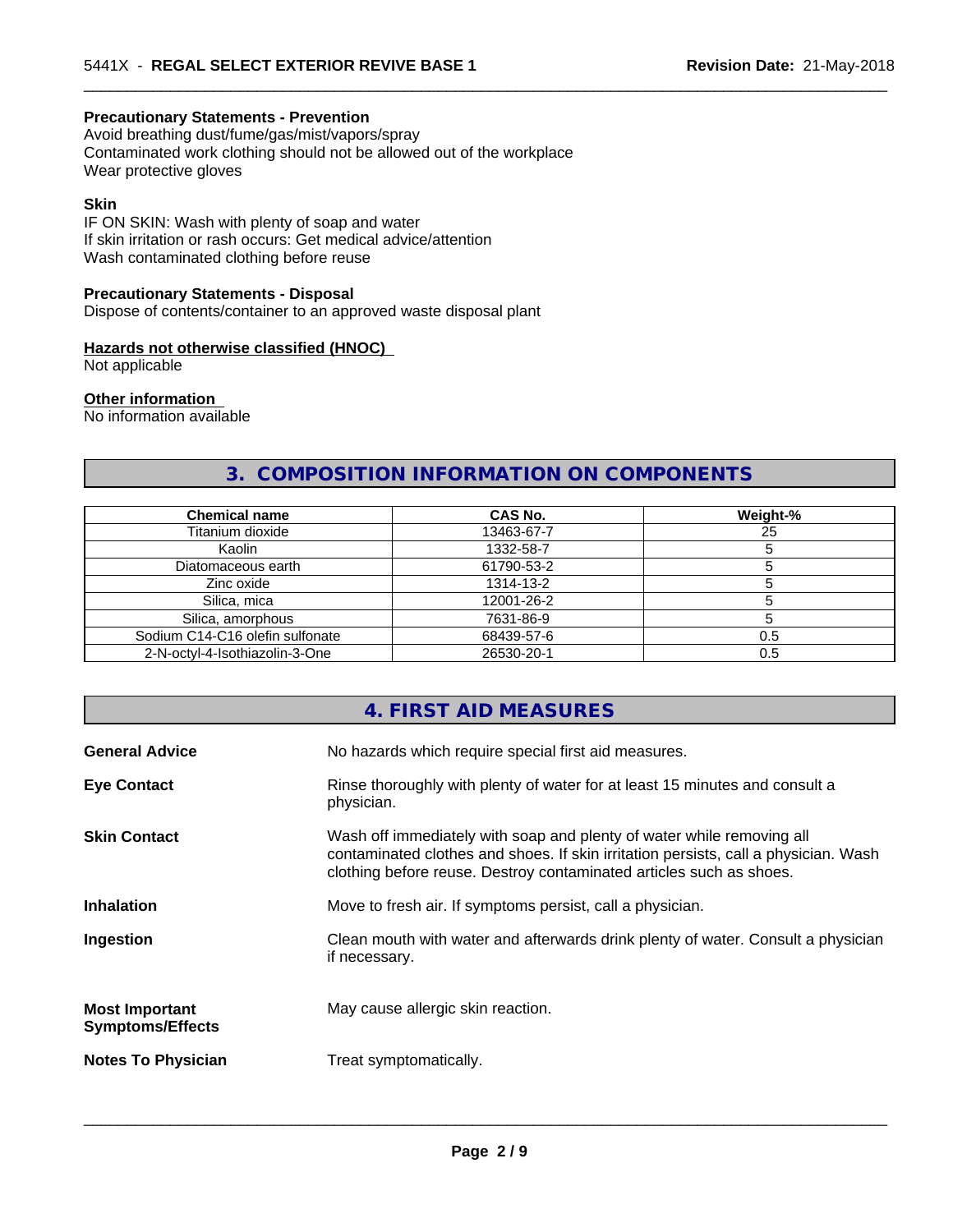## **5. FIRE-FIGHTING MEASURES**

 $\overline{\phantom{a}}$  ,  $\overline{\phantom{a}}$  ,  $\overline{\phantom{a}}$  ,  $\overline{\phantom{a}}$  ,  $\overline{\phantom{a}}$  ,  $\overline{\phantom{a}}$  ,  $\overline{\phantom{a}}$  ,  $\overline{\phantom{a}}$  ,  $\overline{\phantom{a}}$  ,  $\overline{\phantom{a}}$  ,  $\overline{\phantom{a}}$  ,  $\overline{\phantom{a}}$  ,  $\overline{\phantom{a}}$  ,  $\overline{\phantom{a}}$  ,  $\overline{\phantom{a}}$  ,  $\overline{\phantom{a}}$ 

| <b>Suitable Extinguishing Media</b>                                              | Use extinguishing measures that are appropriate to local<br>circumstances and the surrounding environment.                                   |
|----------------------------------------------------------------------------------|----------------------------------------------------------------------------------------------------------------------------------------------|
| <b>Protective Equipment And Precautions For</b><br><b>Firefighters</b>           | As in any fire, wear self-contained breathing apparatus<br>pressure-demand, MSHA/NIOSH (approved or equivalent)<br>and full protective gear. |
| <b>Specific Hazards Arising From The Chemical</b>                                | Closed containers may rupture if exposed to fire or<br>extreme heat.                                                                         |
| <b>Sensitivity To Mechanical Impact</b>                                          | No                                                                                                                                           |
| <b>Sensitivity To Static Discharge</b>                                           | No.                                                                                                                                          |
| <b>Flash Point Data</b><br>Flash Point (°F)<br>Flash Point (°C)<br><b>Method</b> | Not applicable<br>Not applicable<br>Not applicable                                                                                           |
| <b>Flammability Limits In Air</b>                                                |                                                                                                                                              |
| Lower flammability limit:<br><b>Upper flammability limit:</b>                    | Not applicable<br>Not applicable                                                                                                             |
| <b>NFPA</b><br><b>Flammability: 0</b><br>Health: 1                               | <b>Instability: 0</b><br><b>Special: Not Applicable</b>                                                                                      |

#### **NFPA Legend**

- 0 Not Hazardous
- 1 Slightly
- 2 Moderate
- 3 High
- 4 Severe

*The ratings assigned are only suggested ratings, the contractor/employer has ultimate responsibilities for NFPA ratings where this system is used.*

*Additional information regarding the NFPA rating system is available from the National Fire Protection Agency (NFPA) at www.nfpa.org.*

## **6. ACCIDENTAL RELEASE MEASURES**

| <b>Personal Precautions</b>      | Avoid contact with skin, eyes and clothing. Ensure adequate ventilation.                             |
|----------------------------------|------------------------------------------------------------------------------------------------------|
| <b>Other Information</b>         | Prevent further leakage or spillage if safe to do so.                                                |
| <b>Environmental precautions</b> | See Section 12 for additional Ecological Information.                                                |
| <b>Methods For Clean-Up</b>      | Soak up with inert absorbent material. Sweep up and shovel into suitable<br>containers for disposal. |
|                                  | 7. HANDLING AND STORAGE                                                                              |

Handling **Handling Avoid contact with skin, eyes and clothing. Avoid breathing vapors, spray mists or** sanding dust. In case of insufficient ventilation, wear suitable respiratory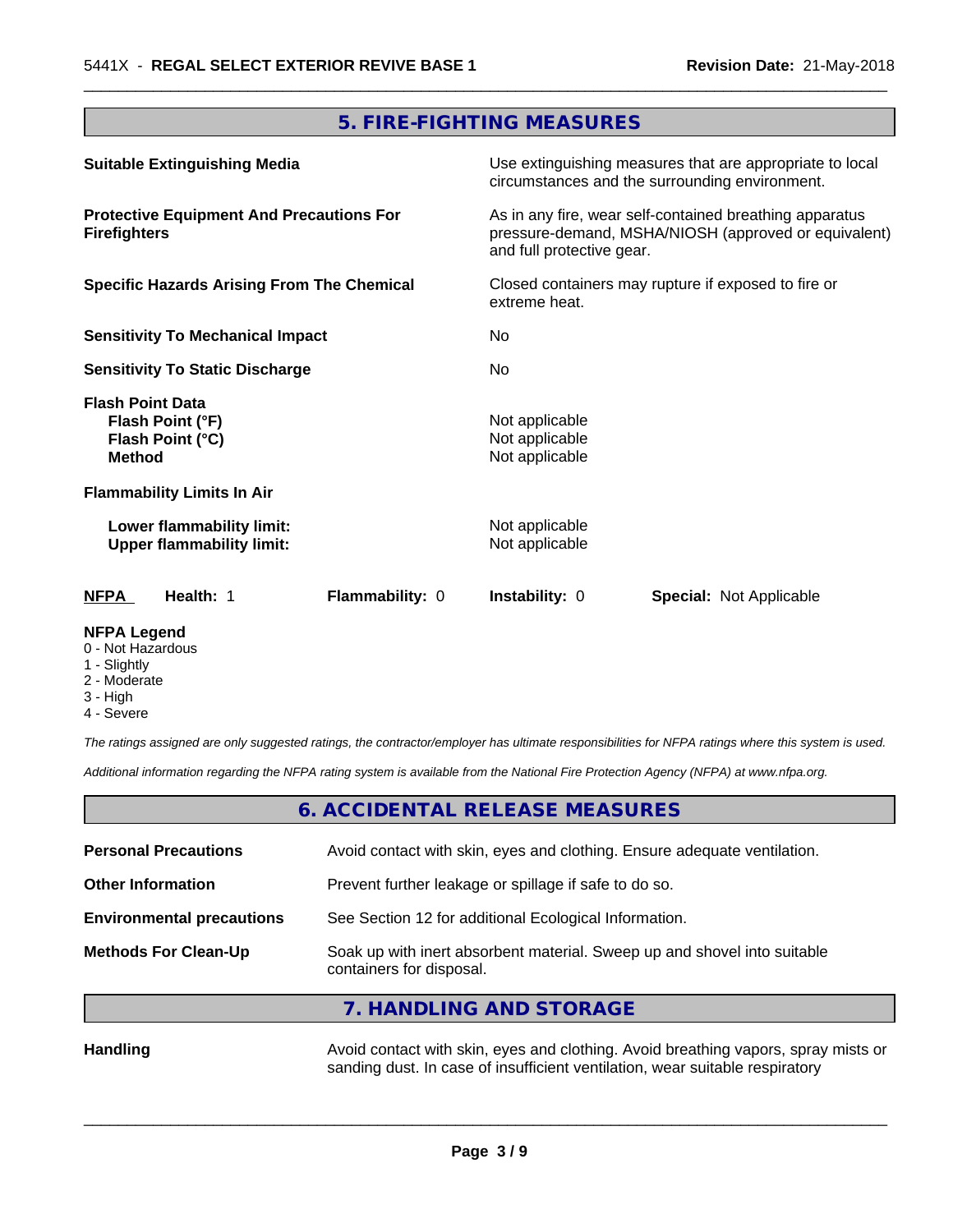equipment.

**Storage** Keep container tightly closed. Keep out of the reach of children.

**Incompatible Materials** No information available

**8. EXPOSURE CONTROLS/PERSONAL PROTECTION**

 $\overline{\phantom{a}}$  ,  $\overline{\phantom{a}}$  ,  $\overline{\phantom{a}}$  ,  $\overline{\phantom{a}}$  ,  $\overline{\phantom{a}}$  ,  $\overline{\phantom{a}}$  ,  $\overline{\phantom{a}}$  ,  $\overline{\phantom{a}}$  ,  $\overline{\phantom{a}}$  ,  $\overline{\phantom{a}}$  ,  $\overline{\phantom{a}}$  ,  $\overline{\phantom{a}}$  ,  $\overline{\phantom{a}}$  ,  $\overline{\phantom{a}}$  ,  $\overline{\phantom{a}}$  ,  $\overline{\phantom{a}}$ 

#### **Exposure Limits**

| <b>Chemical name</b> | <b>ACGIH TLV</b>                                | <b>OSHA PEL</b>                                        |
|----------------------|-------------------------------------------------|--------------------------------------------------------|
| Titanium dioxide     | 10 mg/m <sup>3</sup> - TWA                      | 15 mg/m <sup>3</sup> - TWA                             |
| Kaolin               | 2 mg/m <sup>3</sup> - TWA                       | 15 mg/m <sup>3</sup> - TWA<br>$5 \text{ mg/m}^3$ - TWA |
| Diatomaceous earth   | N/E                                             | 20 mppcf - TWA                                         |
| Zinc oxide           | 2 mg/m <sup>3</sup> - TWA<br>10 mg/m $3 -$ STEL | $5 \text{ mg/m}^3$ - TWA<br>15 mg/m <sup>3</sup> - TWA |
| Silica, mica         | $3$ mg/m <sup>3</sup> - TWA                     | 20 mppcf - TWA                                         |
| Silica, amorphous    | N/E                                             | 20 mppcf - TWA                                         |

#### **Legend**

ACGIH - American Conference of Governmental Industrial Hygienists Exposure Limits OSHA - Occupational Safety & Health Administration Exposure Limits N/E - Not Established

| <b>Engineering Measures</b>          | Ensure adequate ventilation, especially in confined areas.                                                                          |
|--------------------------------------|-------------------------------------------------------------------------------------------------------------------------------------|
| <b>Personal Protective Equipment</b> |                                                                                                                                     |
| <b>Eye/Face Protection</b>           | Safety glasses with side-shields.                                                                                                   |
| <b>Skin Protection</b>               | Protective gloves and impervious clothing.                                                                                          |
| <b>Respiratory Protection</b>        | In case of insufficient ventilation wear suitable respiratory equipment.                                                            |
| <b>Hygiene Measures</b>              | Avoid contact with skin, eyes and clothing. Remove and wash contaminated<br>clothing before re-use. Wash thoroughly after handling. |

## **9. PHYSICAL AND CHEMICAL PROPERTIES**

| Appearance                  | liquid                   |
|-----------------------------|--------------------------|
| Odor                        | little or no odor        |
| <b>Odor Threshold</b>       | No information available |
| Density (Ibs/gal)           | $11.1 - 11.5$            |
| <b>Specific Gravity</b>     | $1.33 - 1.38$            |
| рH                          | No information available |
| <b>Viscosity (cps)</b>      | No information available |
| Solubility(ies)             | No information available |
| <b>Water solubility</b>     | No information available |
| <b>Evaporation Rate</b>     | No information available |
| Vapor pressure @20 °C (kPa) | No information available |
| Vapor density               | No information available |
| Wt. % Solids                | $50 - 60$                |
| Vol. % Solids               | $40 - 50$                |
| Wt. % Volatiles             | $40 - 50$                |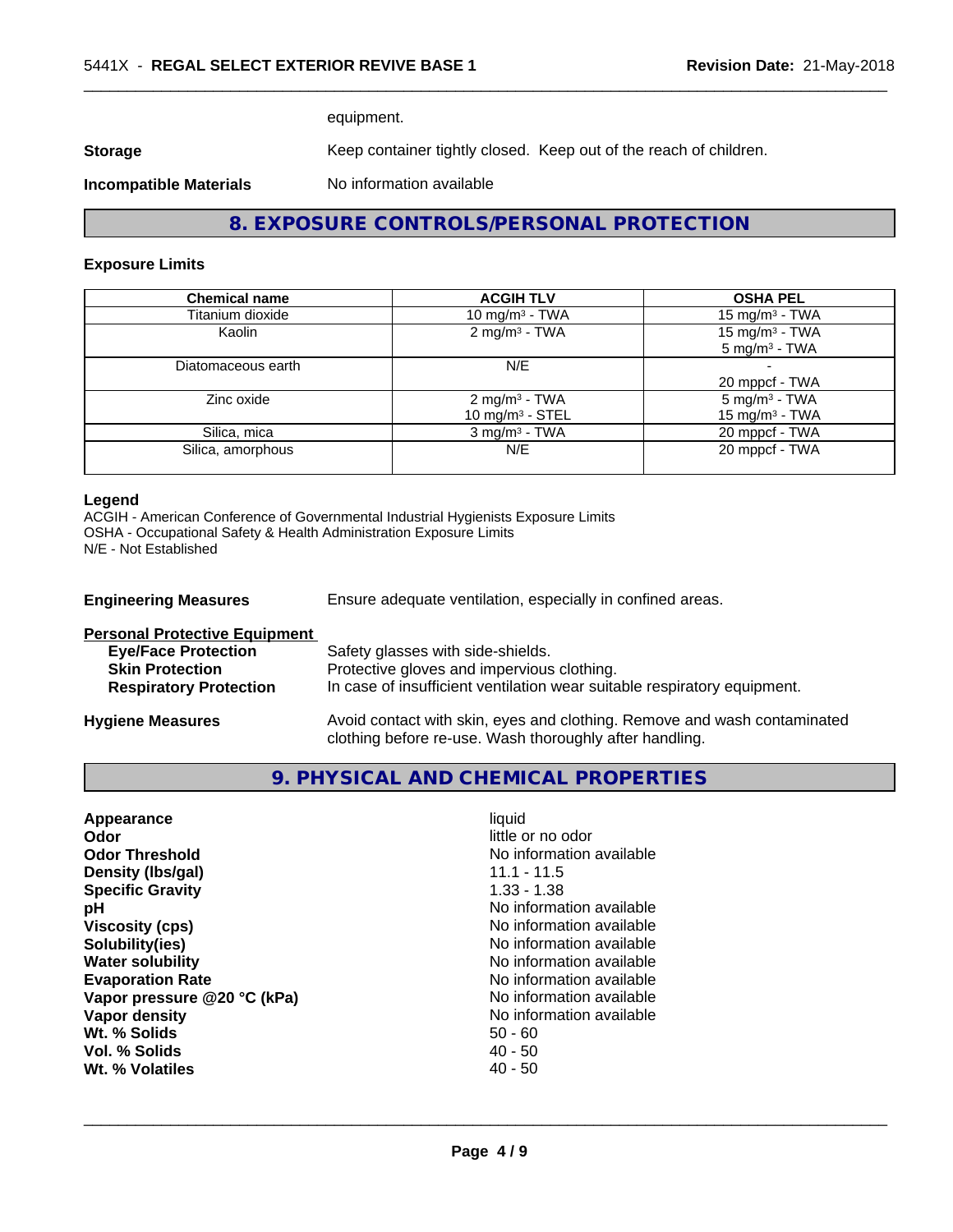| Vol. % Volatiles                     | $50 - 60$                |
|--------------------------------------|--------------------------|
| <b>VOC Regulatory Limit (g/L)</b>    | < 50                     |
| <b>Boiling Point (°F)</b>            | 212                      |
| <b>Boiling Point (°C)</b>            | 100                      |
| <b>Freezing Point (°F)</b>           | 32                       |
| <b>Freezing Point (°C)</b>           | 0                        |
| Flash Point (°F)                     | Not applicable           |
| Flash Point (°C)                     | Not applicable           |
| <b>Method</b>                        | Not applicable           |
| <b>Flammability (solid, gas)</b>     | Not applicable           |
| <b>Upper flammability limit:</b>     | Not applicable           |
| Lower flammability limit:            | Not applicable           |
| <b>Autoignition Temperature (°F)</b> | No information available |
| <b>Autoignition Temperature (°C)</b> | No information available |
| Decomposition Temperature (°F)       | No information available |
| Decomposition Temperature (°C)       | No information available |
| <b>Partition coefficient</b>         | No information available |
|                                      |                          |

## **10. STABILITY AND REACTIVITY**

 $\overline{\phantom{a}}$  ,  $\overline{\phantom{a}}$  ,  $\overline{\phantom{a}}$  ,  $\overline{\phantom{a}}$  ,  $\overline{\phantom{a}}$  ,  $\overline{\phantom{a}}$  ,  $\overline{\phantom{a}}$  ,  $\overline{\phantom{a}}$  ,  $\overline{\phantom{a}}$  ,  $\overline{\phantom{a}}$  ,  $\overline{\phantom{a}}$  ,  $\overline{\phantom{a}}$  ,  $\overline{\phantom{a}}$  ,  $\overline{\phantom{a}}$  ,  $\overline{\phantom{a}}$  ,  $\overline{\phantom{a}}$ 

| <b>Reactivity</b>                         | Not Applicable                           |
|-------------------------------------------|------------------------------------------|
| <b>Chemical Stability</b>                 | Stable under normal conditions.          |
| <b>Conditions to avoid</b>                | Prevent from freezing.                   |
| <b>Incompatible Materials</b>             | No materials to be especially mentioned. |
| <b>Hazardous Decomposition Products</b>   | None under normal use.                   |
| <b>Possibility of hazardous reactions</b> | None under normal conditions of use.     |

## **11. TOXICOLOGICAL INFORMATION**

|                                          | TE TUATUULUUTUAL INI UNIIATTUN                                                                                                                  |
|------------------------------------------|-------------------------------------------------------------------------------------------------------------------------------------------------|
| <b>Product Information</b>               |                                                                                                                                                 |
| Information on likely routes of exposure |                                                                                                                                                 |
|                                          | <b>Principal Routes of Exposure</b> Eye contact, skin contact and inhalation.                                                                   |
| <b>Acute Toxicity</b>                    |                                                                                                                                                 |
| <b>Product Information</b>               | No information available                                                                                                                        |
|                                          | Symptoms related to the physical, chemical and toxicological characteristics                                                                    |
| <b>Symptoms</b>                          | No information available                                                                                                                        |
|                                          | Delayed and immediate effects as well as chronic effects from short and long-term exposure                                                      |
| Eye contact<br><b>Skin contact</b>       | May cause slight irritation.<br>Substance may cause slight skin irritation. Prolonged or repeated contact may dry<br>skin and cause irritation. |
| <b>Inhalation</b>                        | May cause irritation of respiratory tract.                                                                                                      |
|                                          |                                                                                                                                                 |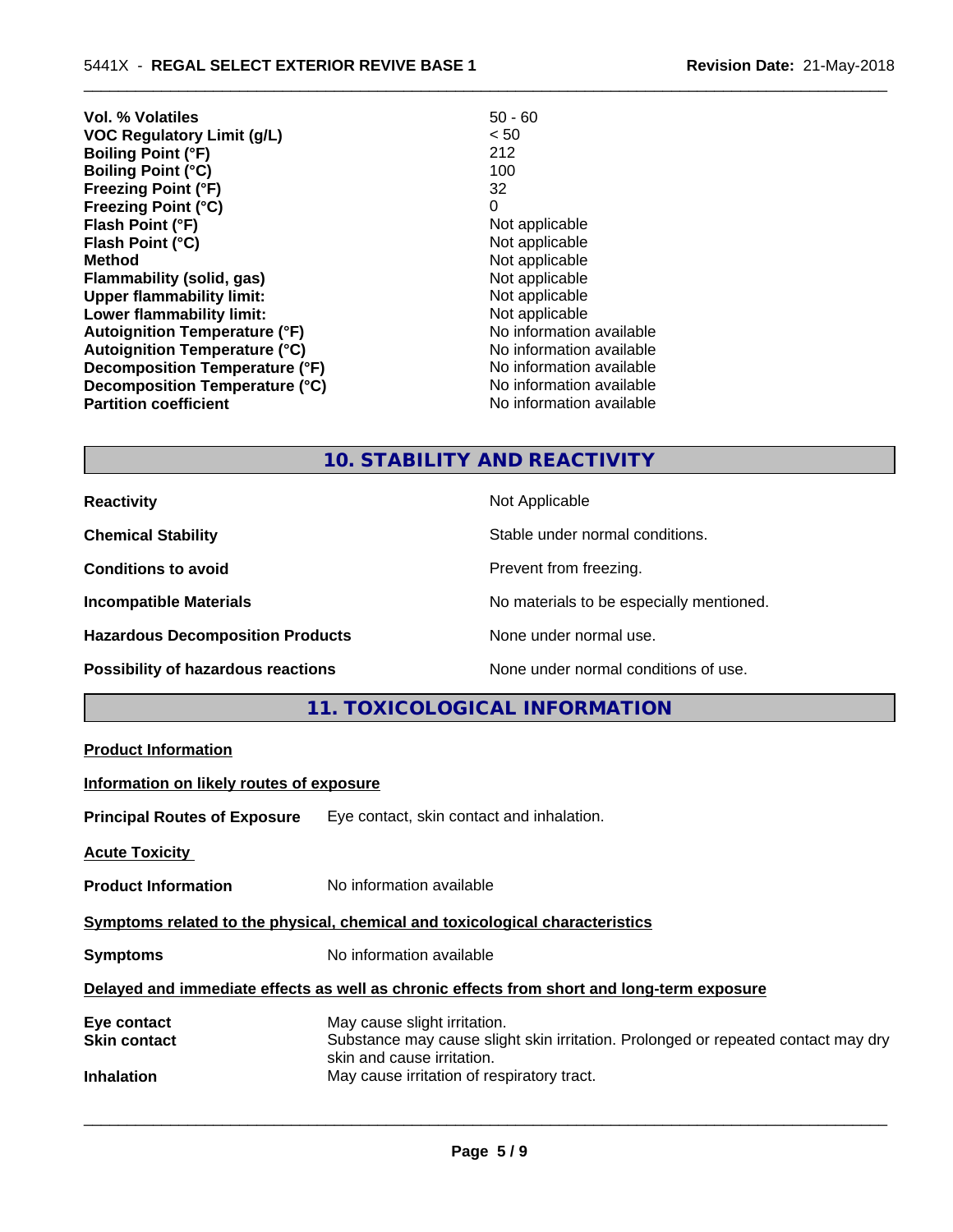| <b>Ingestion</b>                | Ingestion may cause gastrointestinal irritation, nausea, vomiting and diarrhea. |
|---------------------------------|---------------------------------------------------------------------------------|
| <b>Sensitization</b>            | May cause an allergic skin reaction                                             |
| <b>Neurological Effects</b>     | No information available.                                                       |
| <b>Mutagenic Effects</b>        | No information available.                                                       |
| <b>Reproductive Effects</b>     | No information available.                                                       |
| <b>Developmental Effects</b>    | No information available.                                                       |
| Target organ effects            | No information available.                                                       |
| <b>STOT - single exposure</b>   | No information available.                                                       |
| <b>STOT - repeated exposure</b> | No information available.                                                       |
| Other adverse effects           | No information available.                                                       |
| Aspiration Hazard               | No information available                                                        |

 $\overline{\phantom{a}}$  ,  $\overline{\phantom{a}}$  ,  $\overline{\phantom{a}}$  ,  $\overline{\phantom{a}}$  ,  $\overline{\phantom{a}}$  ,  $\overline{\phantom{a}}$  ,  $\overline{\phantom{a}}$  ,  $\overline{\phantom{a}}$  ,  $\overline{\phantom{a}}$  ,  $\overline{\phantom{a}}$  ,  $\overline{\phantom{a}}$  ,  $\overline{\phantom{a}}$  ,  $\overline{\phantom{a}}$  ,  $\overline{\phantom{a}}$  ,  $\overline{\phantom{a}}$  ,  $\overline{\phantom{a}}$ 

#### **Numerical measures of toxicity**

**The following values are calculated based on chapter 3.1 of the GHS document**

| <b>ATEmix (oral)</b>                            | 34663 mg/kg |
|-------------------------------------------------|-------------|
| <b>ATEmix (dermal)</b>                          | 177217      |
| <b>ATEmix (inhalation-dust/mist)</b> 486.4 mg/L |             |

#### **Component Information**

Titanium dioxide LD50 Oral: > 10000 mg/kg (Rat) Kaolin LD50 Oral: > 5000 mg/kg (Rat) Zinc oxide LD50 Oral: 5000 mg/kg (Rat) LC50 Inhalation (Dust):  $> 5700$  mg/m<sup>3</sup> (Rat, 4 hr.) Silica, mica LD50 Oral: > 16000 mg/kg (Rat) Silica, amorphous LD50 Oral: > 5000 mg/kg (Rat) LD50 Dermal: 2,000 mg/kg (Rabbit) LC50 Inhalation (Dust): > 2 mg/L 2-N-octyl-4-Isothiazolin-3-One LD50 Oral: 550 mg/kg (Rat) LD50 Dermal: 690 mg/kg (Rabbit)

#### **Carcinogenicity**

*The information below indicateswhether each agency has listed any ingredient as a carcinogen:.*

| <b>Chemical</b><br>name             | <b>IARC</b>                  | <b>NTP</b> | $\sim$ u $\prime$<br>שטש |
|-------------------------------------|------------------------------|------------|--------------------------|
|                                     | .<br>2B<br>Human<br>Possible |            | Listed<br>.              |
| $-1$<br>, dioxide<br><b>itanium</b> | Carcinogen                   |            |                          |

• Although IARC has classified titanium dioxide as possibly carcinogenic to humans (2B), their summary concludes: "No significant exposure to titanium dioxide is thought to occur during the use of products in which titanium dioxide is bound to other materials, such as paint."

#### **Legend**

IARC - International Agency for Research on Cancer NTP - National Toxicity Program OSHA - Occupational Safety & Health Administration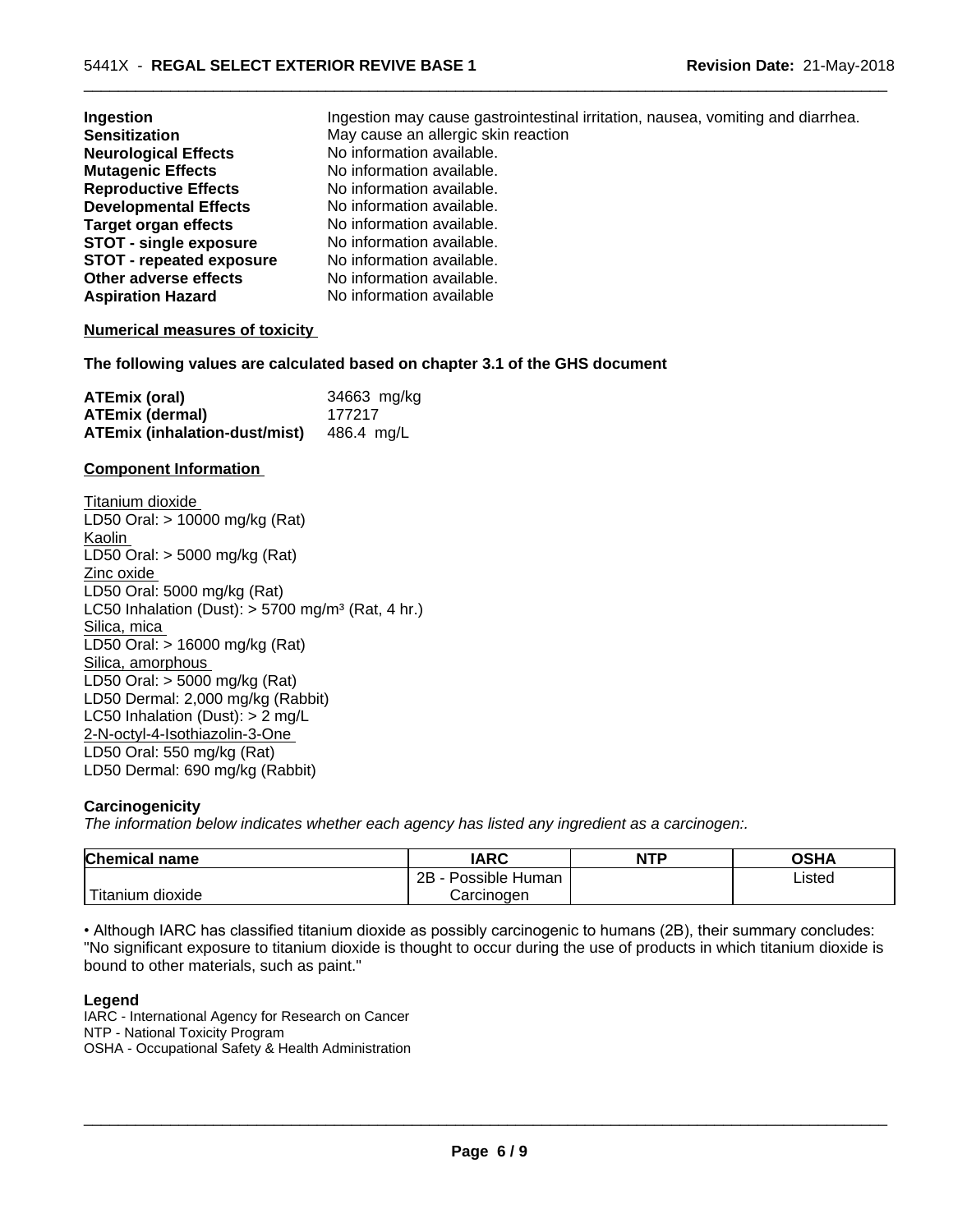## **12. ECOLOGICAL INFORMATION**

 $\overline{\phantom{a}}$  ,  $\overline{\phantom{a}}$  ,  $\overline{\phantom{a}}$  ,  $\overline{\phantom{a}}$  ,  $\overline{\phantom{a}}$  ,  $\overline{\phantom{a}}$  ,  $\overline{\phantom{a}}$  ,  $\overline{\phantom{a}}$  ,  $\overline{\phantom{a}}$  ,  $\overline{\phantom{a}}$  ,  $\overline{\phantom{a}}$  ,  $\overline{\phantom{a}}$  ,  $\overline{\phantom{a}}$  ,  $\overline{\phantom{a}}$  ,  $\overline{\phantom{a}}$  ,  $\overline{\phantom{a}}$ 

### **Ecotoxicity Effects**

The environmental impact of this product has not been fully investigated.

#### **Product Information**

## **Acute Toxicity to Fish**

No information available

#### **Acute Toxicity to Aquatic Invertebrates**

No information available

#### **Acute Toxicity to Aquatic Plants**

No information available

#### **Persistence / Degradability**

No information available.

#### **Bioaccumulation**

No information available.

#### **Mobility in Environmental Media**

No information available.

#### **Ozone**

No information available

#### **Component Information**

#### **Acute Toxicity to Fish**

Titanium dioxide  $LC50:$  > 1000 mg/L (Fathead Minnow - 96 hr.)

#### **Acute Toxicity to Aquatic Invertebrates**

No information available

## **Acute Toxicity to Aquatic Plants**

No information available

## **13. DISPOSAL CONSIDERATIONS**

**Waste Disposal Method** Dispose of in accordance with federal, state, and local regulations. Local requirements may vary, consult your sanitation department or state-designated environmental protection agency for more disposal options.

 $\overline{\phantom{a}}$  ,  $\overline{\phantom{a}}$  ,  $\overline{\phantom{a}}$  ,  $\overline{\phantom{a}}$  ,  $\overline{\phantom{a}}$  ,  $\overline{\phantom{a}}$  ,  $\overline{\phantom{a}}$  ,  $\overline{\phantom{a}}$  ,  $\overline{\phantom{a}}$  ,  $\overline{\phantom{a}}$  ,  $\overline{\phantom{a}}$  ,  $\overline{\phantom{a}}$  ,  $\overline{\phantom{a}}$  ,  $\overline{\phantom{a}}$  ,  $\overline{\phantom{a}}$  ,  $\overline{\phantom{a}}$ 

## **14. TRANSPORT INFORMATION**

**DOT** Not regulated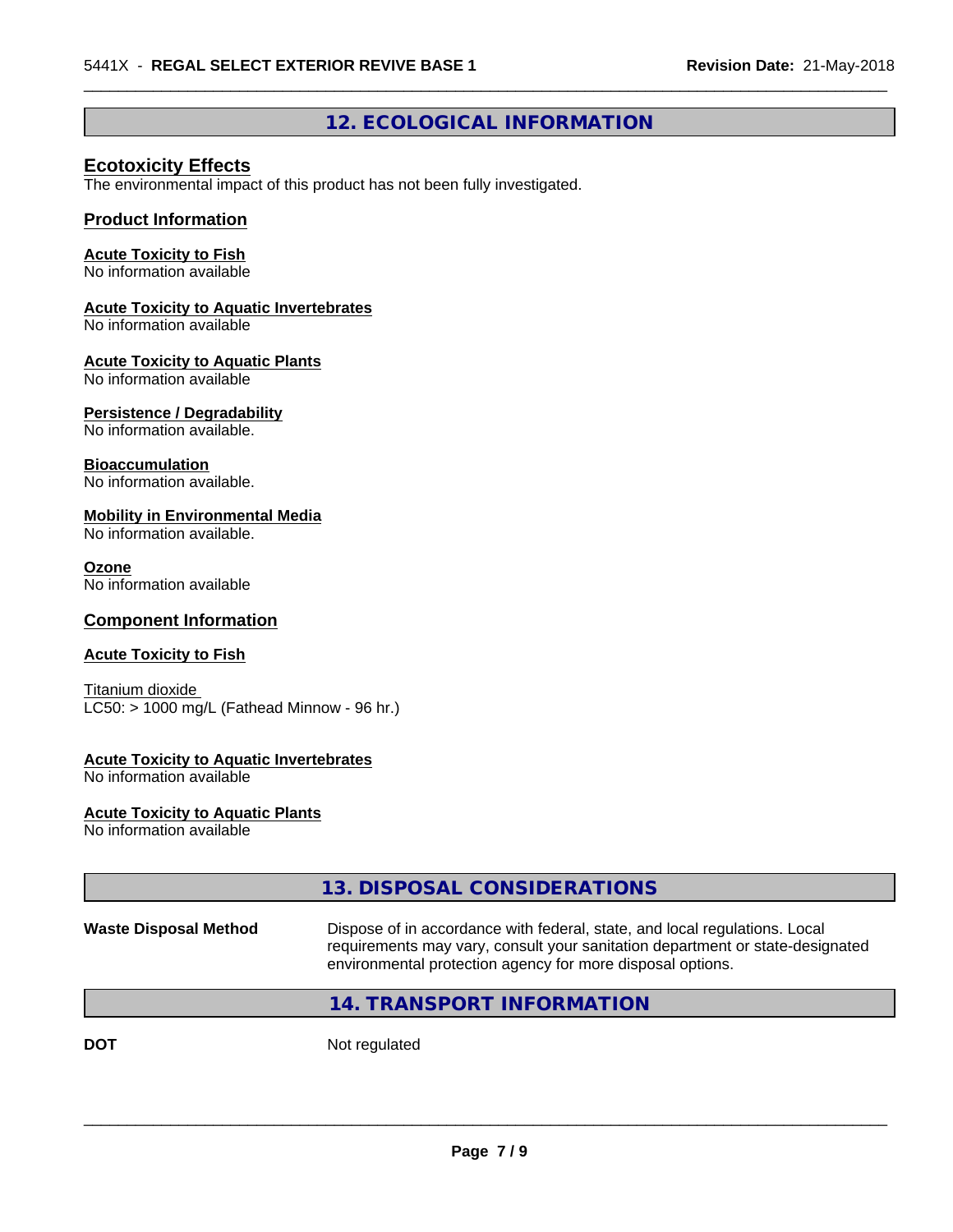| ICAO / IATA                               | Not regulated                                                                            |  |
|-------------------------------------------|------------------------------------------------------------------------------------------|--|
| IMDG / IMO                                | Not regulated                                                                            |  |
|                                           | <b>15. REGULATORY INFORMATION</b>                                                        |  |
| <b>International Inventories</b>          |                                                                                          |  |
| TSCA: United States<br><b>DSL: Canada</b> | Yes - All components are listed or exempt.<br>Yes - All components are listed or exempt. |  |
|                                           |                                                                                          |  |

 $\overline{\phantom{a}}$  ,  $\overline{\phantom{a}}$  ,  $\overline{\phantom{a}}$  ,  $\overline{\phantom{a}}$  ,  $\overline{\phantom{a}}$  ,  $\overline{\phantom{a}}$  ,  $\overline{\phantom{a}}$  ,  $\overline{\phantom{a}}$  ,  $\overline{\phantom{a}}$  ,  $\overline{\phantom{a}}$  ,  $\overline{\phantom{a}}$  ,  $\overline{\phantom{a}}$  ,  $\overline{\phantom{a}}$  ,  $\overline{\phantom{a}}$  ,  $\overline{\phantom{a}}$  ,  $\overline{\phantom{a}}$ 

## **Federal Regulations**

#### **SARA 311/312 hazardous categorization**

| Acute health hazard               | Yes |
|-----------------------------------|-----|
| Chronic Health Hazard             | Nο  |
| Fire hazard                       | Nο  |
| Sudden release of pressure hazard | N٥  |
| Reactive Hazard                   | Nο  |

### **SARA 313**

Section 313 of Title III of the Superfund Amendments and Reauthorization Act of 1986 (SARA). This product contains a chemical or chemicals which are subject to the reporting requirements of the Act and Title 40 of the Code of Federal Regulations, Part 372:

| <b>Chemical name</b> | CAS No.   | Weight-% | <b>CERCLA/SARA 313</b><br>(de minimis concentration) |
|----------------------|-----------|----------|------------------------------------------------------|
| Zinc oxide           | 1314-13-2 |          |                                                      |

## **Clean Air Act,Section 112 Hazardous Air Pollutants (HAPs) (see 40 CFR 61)**

This product contains the following HAPs:

*None*

## **US State Regulations**

#### **California Proposition 65**

**AVIMARNING:** Cancer and Reproductive Harm– www.P65warnings.ca.gov

#### **State Right-to-Know**

| <b>Chemical name</b> | <b>Massachusetts</b> | <b>New Jersey</b> | Pennsylvania |
|----------------------|----------------------|-------------------|--------------|
| Titanium dioxide     |                      |                   |              |
| Kaolin               |                      |                   |              |
| Diatomaceous earth   |                      |                   |              |
| Zinc oxide           |                      |                   |              |
| Silica, mica         |                      |                   |              |
| Silica, amorphous    |                      |                   |              |